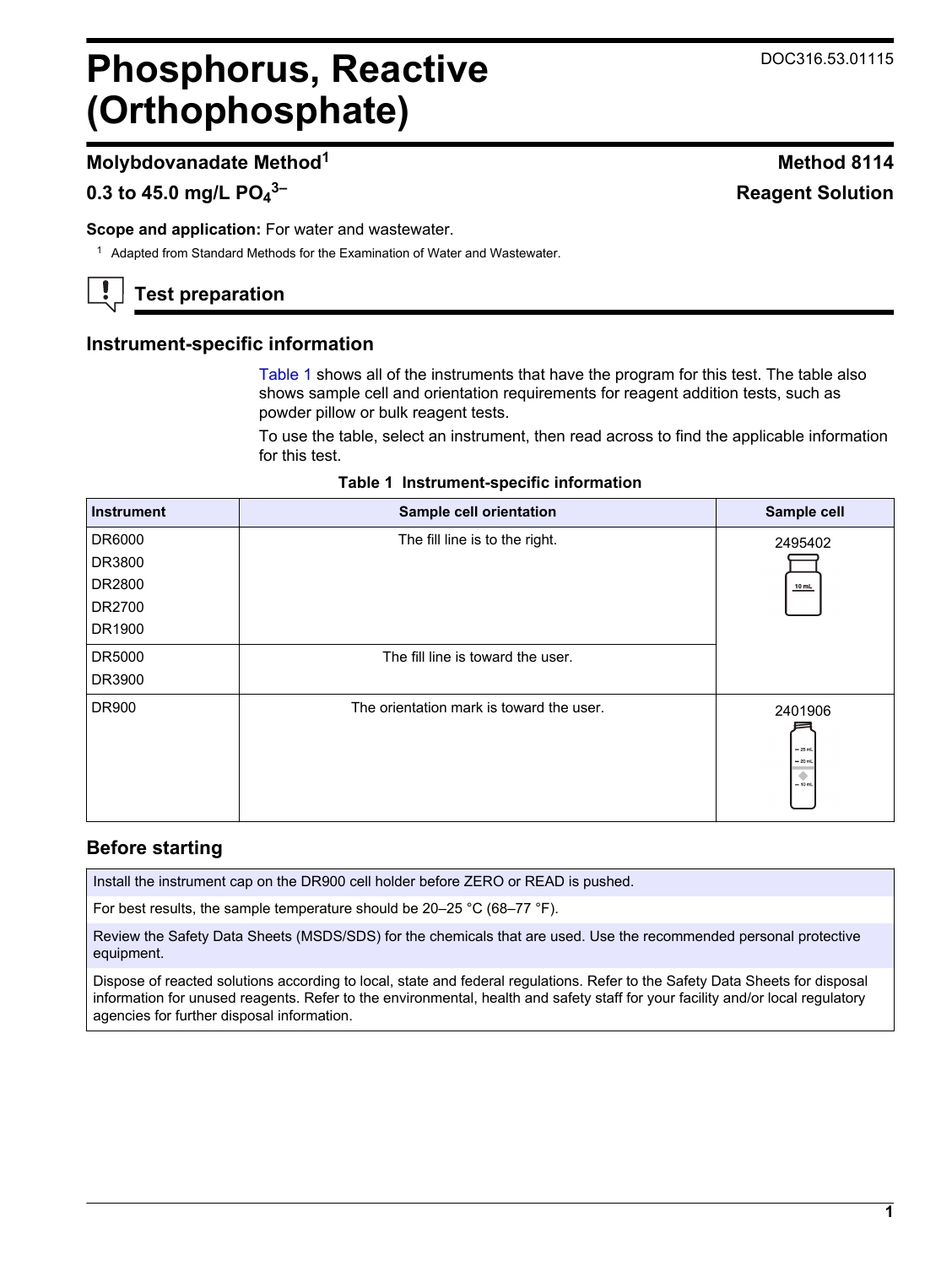## **Items to collect**

| <b>Description</b>                                                                                                                    | Quantity |
|---------------------------------------------------------------------------------------------------------------------------------------|----------|
| Molybdovanadate reagent                                                                                                               | $1.0$ mL |
| Sample cells (For information about sample cells, adapters or light shields, refer to Instrument-<br>specific information on page 1.) |          |

Refer to [Consumables and replacement items](#page-4-0) on page 5 for order information.

## **Sample collection and storage**

- Collect samples in clean glass or plastic bottles that have been cleaned with 6 N (1:1) hydrochloric acid and rinsed with deionized water.
- Do not use a detergent that contains phosphate to clean the sample bottles. The phosphate in the detergent will contaminate the sample.
- Analyze the samples as soon as possible for best results.
- If immediate analysis is not possible, immediately filter and keep the samples at or below 6 °C (43 °F) for a maximum of 48 hours.
- Let the sample temperature increase to room temperature before analysis.

## **Test procedure**



**1.** Start program **480 P React. Mo**. For information about sample cells, adapters or light shields, refer to [Instrument-specific](#page-0-0) [information](#page-0-0) on page 1.



**2. Prepare the blank:** Fill a sample cell with 10 mL of deionized water.



**3. Prepare the sample:** Fill a second sample cell with 10 mL of sample.



**4.** Add 0.5 mL of Molybdovanadate reagent to each cell.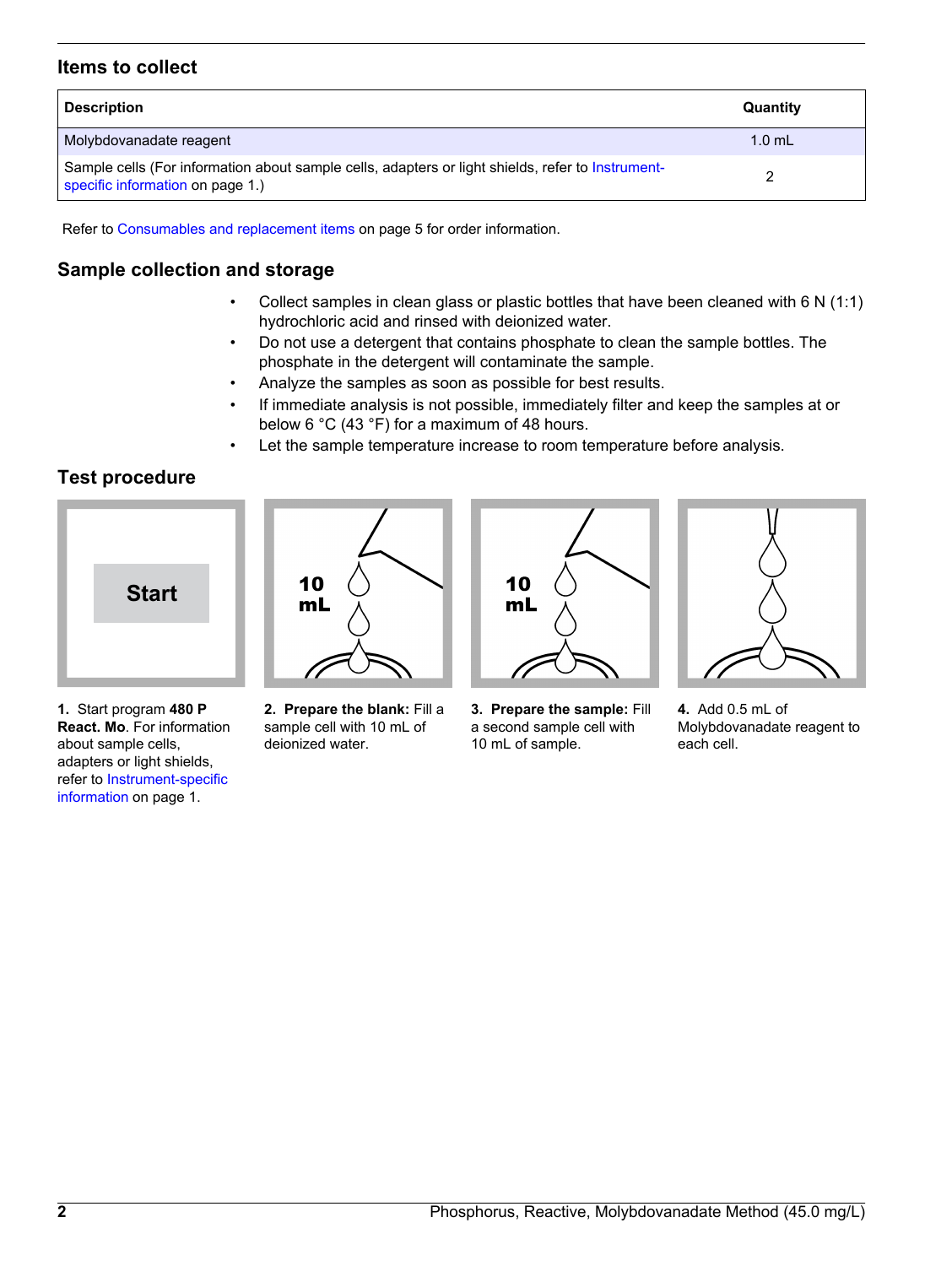



**5.** Swirl to mix. **6.** Start the instrument timer. A 7‑minute reaction time starts.

If the sample concentration is greater than 30 mg/L  $PO<sub>4</sub><sup>3–</sup>$ , read at exactly 7 minutes or make a 1:1 dilution of the sample and repeat the test.



clean the blank sample cell.



**8.** Insert the blank into the cell holder.



**9.** Push **ZERO**. The display shows 0.0 mg/L  $PO<sub>4</sub>$ <sup>3–</sup>.





**Read**

**10.** Clean the prepared sample cell.

**11.** Insert the prepared sample into the cell holder.

**12.** Push **READ**. Results show in mg/L  $PO<sub>4</sub><sup>3–</sup>$ .

## **Interferences**

Table 2 shows the interferences and interference levels. [Table 3](#page-3-0) shows the substances that do not interfere at or below the indicated levels.

| Interfering substance                           | Interference level                                                                                                                                                                                                                                                                 |  |
|-------------------------------------------------|------------------------------------------------------------------------------------------------------------------------------------------------------------------------------------------------------------------------------------------------------------------------------------|--|
| Arsenate                                        | Causes a positive interference if the sample is warm when the reagent is added. The sample<br>can be gently warmed to room temperature without interference.                                                                                                                       |  |
| Iron, ferrous                                   | Causes a blue color which interferes at more than 100 mg/L                                                                                                                                                                                                                         |  |
| Molybdate                                       | Negative interference at more than 1000 mg/L                                                                                                                                                                                                                                       |  |
| Silica                                          | Positive interference if the sample is warm when the reagent is added. The sample can be<br>gently warmed to room temperature without interference.                                                                                                                                |  |
| Sulfide                                         | Negative interference. Correct for this interference as follows:                                                                                                                                                                                                                   |  |
|                                                 | Measure 50 mL of sample into an Erlenmeyer flask.<br>1.<br>Add Bromine Water by drops with constant swirling until a permanent yellow color remains.<br>2.<br>Add Phenol Solution by drops until the yellow color just disappears.<br>3.<br>Use this sample in the test procedure. |  |
| Highly buffered samples or<br>extreme sample pH | Can prevent the correct pH adjustment (of the sample) by the reagents. Sample pretreatment<br>may be necessary. The pH should be approximately 7.                                                                                                                                  |  |

#### **Table 2 Interfering substances**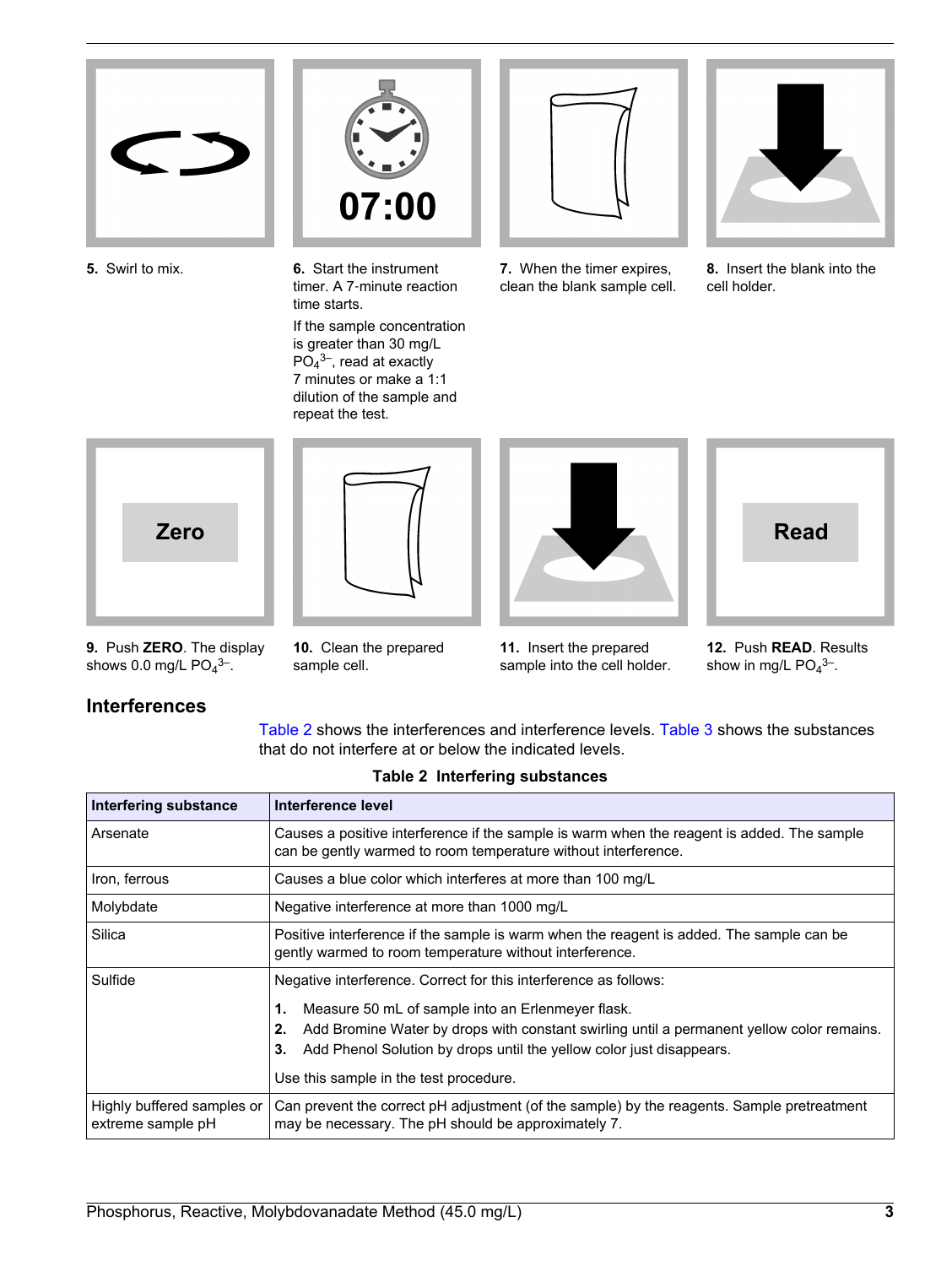<span id="page-3-0"></span>

| Interfering substance                                       | Interference level                                                                                                                                                                                              |
|-------------------------------------------------------------|-----------------------------------------------------------------------------------------------------------------------------------------------------------------------------------------------------------------|
| Fluoride, thorium, bismuth,  <br>thiosulfate or thiocyanate | Negative interference                                                                                                                                                                                           |
| Temperature                                                 | Temperatures below 20 °C (68 °F) cause a negative interference. Temperatures above 25 °C<br>(77 °F) cause a positive interference. The sample can be gently warmed to room temperature<br>without interference. |

#### **Table 2 Interfering substances (continued)**

#### **Table 3 Substances that do not interfere at less than 1000 mg/L**

| Pyrophosphate   | Tetraborate                    | Selenate         | Benzoate            |
|-----------------|--------------------------------|------------------|---------------------|
| Citrate         | Oxalate                        | Lactate          | Tartrate            |
| Formate         | Salicylate                     | $Al^{3+}$        | $Fe3+$              |
| $Mg^{2+}$       | $Ca2+$                         | $Ba2+$           | $Sr^{2+}$           |
| $Li+$           | $Na+$                          | $K^+$            | $NH_4$ <sup>+</sup> |
| $Cd2+$          | $Mn^{2+}$                      | NO <sub>3</sub>  | NO <sub>2</sub>     |
| $SO_4^{2-}$     | $SO_3^{2-}$                    | $Pb^{2+}$        | $Hg^+$              |
| $Hg^{2+}$       | $Sn^{2+}$                      | $Cu2+$           | $Ni2+$              |
| $Ag+$           | $U^{4+}$                       | $Zr^{4+}$        | AsO <sub>3</sub>    |
| $Br^-$          | CO <sub>3</sub> <sup>2–</sup>  | ClO <sub>4</sub> | $CN^-$              |
| IO <sub>3</sub> | SiO <sub>4</sub> <sup>4–</sup> |                  |                     |

## **Accuracy check**

#### **Standard additions method (sample spike)**

Use the standard additions method (for applicable instruments) to validate the test procedure, reagents and instrument and to find if there is an interference in the sample. Items to collect:

- Phosphate standard solution, 500 mg/L PO $_4$ <sup>3–</sup> ampule
- Ampule breaker
- Pipet, TenSette®, 0.1–1.0 mL and tips
- Mixing cylinders, 25 mL (3)
- **1.** Use the test procedure to measure the concentration of the sample, then keep the (unspiked) sample in the instrument.
- **2.** Go to the Standard Additions option in the instrument menu.
- **3.** Select the values for standard concentration, sample volume and spike volumes.
- **4.** Open the standard solution.
- **5.** Prepare three spiked samples: use the TenSette pipet to add 0.1 mL, 0.2 mL and 0.3 mL of the standard solution, respectively, to three 25-mL portions of fresh sample. Mix well.
- **6.** Use the test procedure to measure the concentration of each of the spiked samples. Start with the smallest sample spike. Measure each of the spiked samples in the instrument.
- **7.** Select **Graph** to compare the expected results to the actual results.

*Note: If the actual results are significantly different from the expected results, make sure that the sample volumes and sample spikes are measured accurately. The sample volumes and sample spikes that are used should agree with the selections in the standard additions menu. If the results are not within acceptable limits, the sample may contain an interference.*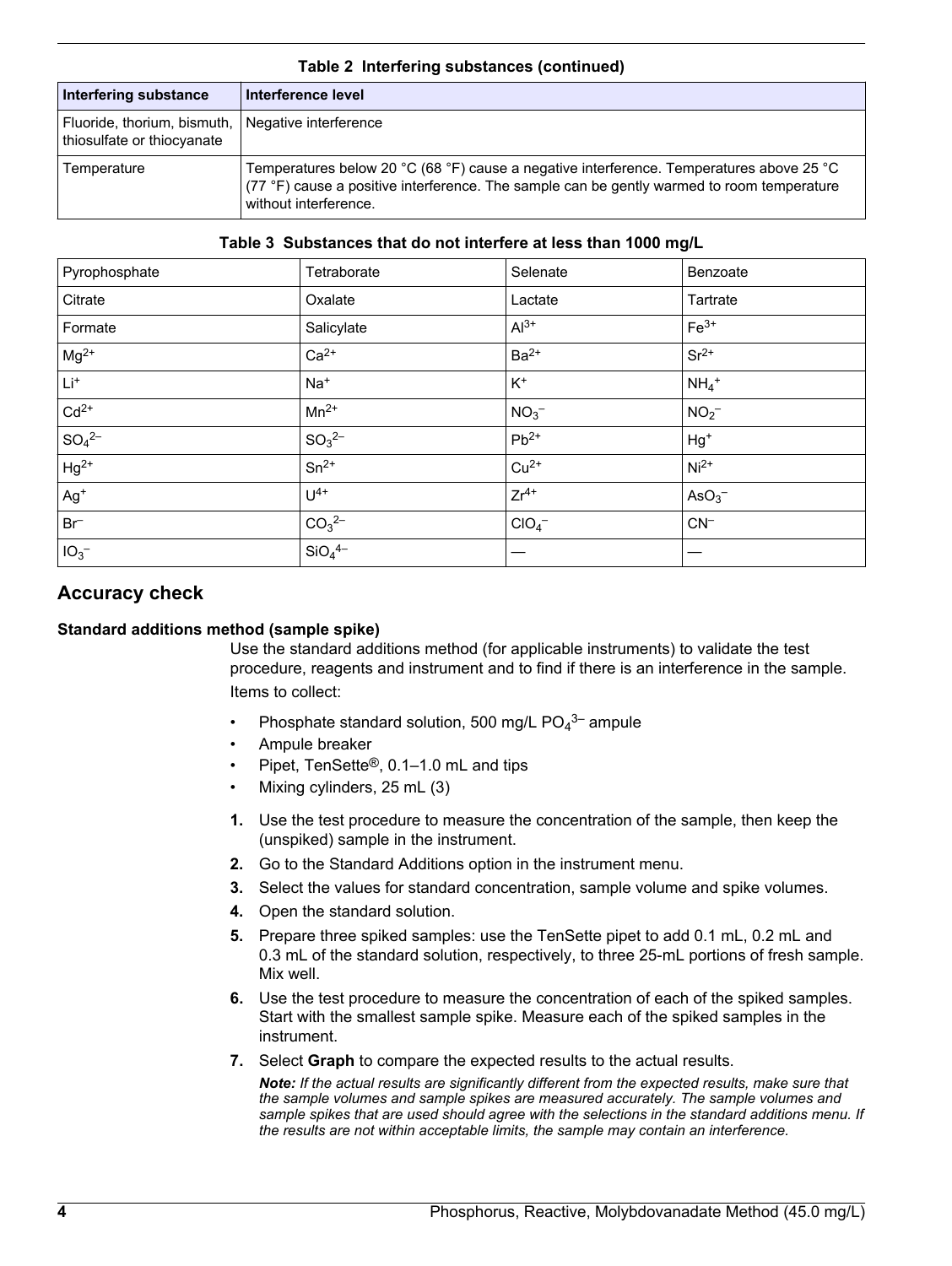#### <span id="page-4-0"></span>**Standard solution method**

Use the standard solution method to validate the test procedure, the reagents and the instrument.

Items to collect:

- 10-mg/L Phosphate Standard Solution
- **1.** Use the test procedure to measure the concentration of the standard solution.
- **2.** Compare the expected result to the actual result.

*Note: The factory calibration can be adjusted slightly with the standard calibration adjust option so that the instrument shows the expected value of the standard solution. The adjusted calibration is then used for all test results. This adjustment can increase the test accuracy when there are small variations in the reagents or instruments.*

#### **Method performance**

The method performance data that follows was derived from laboratory tests that were measured on a spectrophotometer during ideal test conditions. Users can get different results under different test conditions.

| Program | <b>Standard</b>               | Precision (95% confidence interval) | <b>Sensitivity</b><br>Concentration change per 0.010 Abs change |
|---------|-------------------------------|-------------------------------------|-----------------------------------------------------------------|
| 480     | 30.0 mg/L $PO4$ <sup>3-</sup> | 29.6–30.4 mg/L $PO4$ <sup>3–</sup>  | 0.3 mg/L $PO_4^{3-}$                                            |

#### **Summary of method**

In the molybdovanadate method, orthophosphate reacts with molybdate in an acid medium to produce a mixed phosphate/molybdate complex. In the presence of vanadium, yellow molybdovanadophosphoric acid is formed. The intensity of the yellow color is proportional to the phosphate concentration. The measurement wavelength is 430 nm for spectrophotometers or 420 nm for colorimeters.

#### **Consumables and replacement items**

*Note: Product and Article numbers may vary for some selling regions. Contact the appropriate distributor or refer to the company website for contact information.*

#### **Required reagents**

| <b>Description</b>               | <b>Quantity/Test</b> | Unit       | Item no. |
|----------------------------------|----------------------|------------|----------|
| Molybdovanadate Reagent Solution | $1.0$ mL             | 100 mL MDB | 2076032  |
| Water, deionized                 | varies               | 4 I        | 27256    |

#### **Recommended standards and apparatus**

| <b>Description</b>                                                                                                                                                      | Unit         | Item no. |
|-------------------------------------------------------------------------------------------------------------------------------------------------------------------------|--------------|----------|
| Ampule Breaker, 10-mL Voluette <sup>®</sup> Ampules                                                                                                                     | each         | 2196800  |
| Phosphate Standard Solution, 10 mg/L as $PO_4^{3-}$                                                                                                                     | 946 ml       | 1420416  |
| Phosphate Standard Solution, 10-mL ampule, 500 mg/L as $PO_4^{3-}$                                                                                                      | $16$ /p $kg$ | 1424210  |
| Wastewater Influent Standard Solution, Mixed Parameter, for NH <sub>3</sub> -N, NO <sub>3</sub> -N, PO <sub>4</sub> <sup>3-</sup> ,<br>COD, $SO_4^2$ <sup>-</sup> , TOC | 500 ml       | 2833149  |

#### **Optional reagents and apparatus**

| <b>Description</b>                                           | Unit      | Item no. |
|--------------------------------------------------------------|-----------|----------|
| Bottle, sampling, with cap, low density polyethylene, 250 mL | $12$ /pkg | 2087076  |
| Bromine Water, 30-g/L                                        | 29 mL     | 221120   |
| Mixing cylinder, graduated, 25-mL                            | each      | 2088640  |